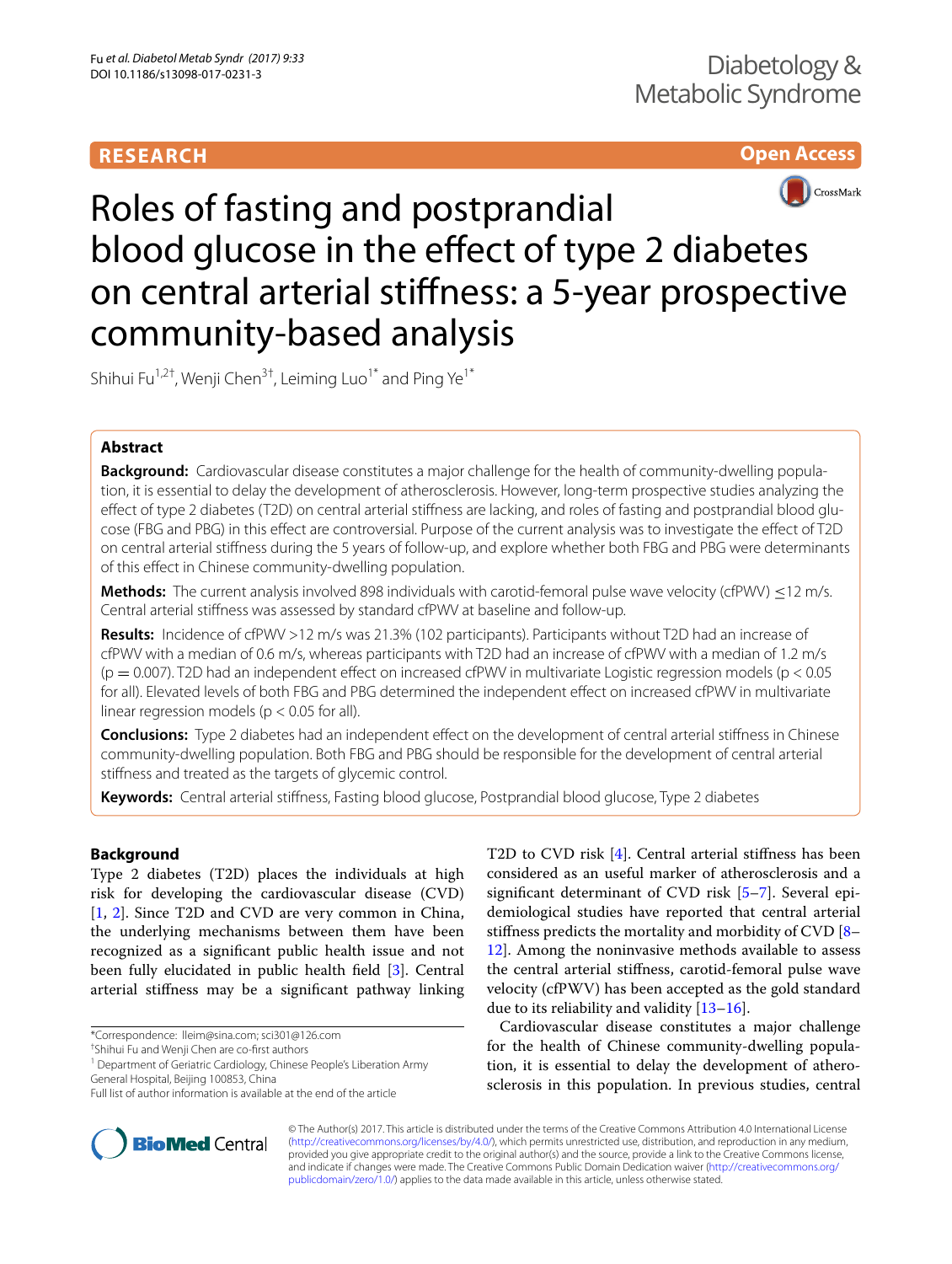arterial stifness increases after glucose ingestion, and increased blood glucose after glucose ingestion is an independent risk factor for cardiovascular risk [\[17](#page-5-1), [18](#page-5-2)]. However, there is a lack of long-term prospective studies analyzing the efect of T2D on cfPWV, especially in Chinese community-dwelling population [[19\]](#page-5-3). Moreover, roles of fasting blood glucose (FBG) and postprandial blood glucose (PBG) in this efect are controversial, with some studies emphasizing PBG rather than FBG and other studies concerning FBG but not PBG [[20](#page-5-4)[–22](#page-5-5)]. Recent study has suggested that increased cardiovascular risk due to postprandial hyperglycemia might be associated with arterial dysfunction and stifening, and it is important to examine the efect of FBG and PBG on central arterial stifness [[23](#page-5-6)]. Purpose of the current analysis was to investigate the efect of T2D on cfPWV during the 5 years of follow-up, and explore whether both FBG and PBG were determinants of this effect in Chinese community-dwelling population.

## **Methods**

# **Study population**

The current analysis recruited 1680 individuals of Han origin aged 18 years or older who voluntarily participated in a large medical check-up program at the health service centers in Beijing from May 2007 to July 2009. In the frst stage of sampling, three districts (Fengtai, Shijingshan and Daxing) were selected from 18 districts in Beijing. In the second stage of sampling, four communities were selected from these districts. In the third stage of sampling, participants were selected from these communities. The follow-up visit was performed from February 2013 to September 2013. There were 181 participants lost, and follow-up of 5 years was completed for 1499 participants. Exclusion criteria were cfPWV >12 m/s (451 participants), missing values for variables (127 participants) and death (52 participants). There were 898 participants available for fnal analysis.

## **Physical examination**

Physical examination was performed by trained physicians. Weight was measured with a digital scale, and height was measured with a wall-mounted measuring tape, with light clothes and no shoes. Body mass index (BMI) was calculated as weight (kg) divided by squared height (m<sup>2</sup>). Blood pressure was measured in the sedentary position with a standard mercury sphygmomanometer (Yuwell Medical Equipment & Supply Co. Ltd. Jiangsu, China) after a 5-min rest. Adequate-sized cuf, based on arm circumference, was applied around the right arm comfortably placed at heart level  $[24]$  $[24]$ . The first and fifth phases of Korotkoff sounds were used as systolic blood pressure (SBP) and diastolic blood pressure (DBP), respectively. SBP and DBP were calculated as the mean of two readings with an interval of at least 1 min. Hypertension was diagnosed with mean SBP  $\geq$ 140 mmHg, mean DBP  $\geq$ 90 mmHg, and/or use of anti-hypertensive drugs.

#### **Laboratory analysis**

Blood samples were drawn from participants between 8 and 10 a.m. after overnight fasting for at least 12 h, and submitted to our central laboratory. Blood triglycerides (TG), highdensity lipoprotein cholesterol (HDL-c), lowdensity lipoprotein cholesterol (LDL-c) and FBG were analyzed by qualifed technicians blinded to clinical data using enzymatic assays (Hofman-La Roche Ltd., Basel, Switzerland) on a fully automatic biochemical analyzer (Cobas 6000; Hofman-La Roche Ltd.). Standard oral glucose tolerance test was performed 2 h after consumption of 75 g glucose to determine the PBG. T2D was diagnosed with FBG  $\geq$ 7.0 mmol/L, PBG  $\geq$ 11.1 mmol/L, and/ or use of insulin or oral anti-diabetic drugs [[25\]](#page-5-8). High TG was defined as TG  $\geq$ 2.26 mmol/L (200 mg/dL), low HDL-c as HDL-c <1.04 mmol/L (40 mg/dL), and high LDL-c as LDL-c  $\geq$ 4.14 mmol/L (160 mg/dL), and/or use of anti-dyslipidemic drugs [[26,](#page-5-9) [27](#page-5-10)].

# **Central arterial stifness assessment**

Central arterial stifness was assessed by automated measurement of cfPWV using Complior Colson device (Créatech, Besançon, France) at baseline and follow-up; the technical characteristics of this device have been described [[28\]](#page-5-11). cfPWV along the artery was measured with two strain-gauge transducers (TY-306 Fukuda pressure-sensitive transducer; Fukuda Denshi Co. Tokyo, Japan) fxed transcutaneously over the course of arteries separated by a known distance; the carotid and femoral arteries (all on the right side) were used. After pulse waveform of sufficient quality was recorded, the digitization process was initiated by the operator, and automatic calculation of the time delay between two upstrokes was started. Measurements were repeated over ten diferent cardiac cycles, and mean value was used for the fnal analysis. cfPWV was calculated from the measurement of the pulse transit time and the distance traveled by the pulse between two recording sites (measured on the surface of the body in meters), according to the following formula: cfPWV  $(m/s)$  = distance  $(m)/$ transit time (s).

### **Statistical analysis**

Continuous variables with normal distribution were presented as mean and standard deviation, whereas continuous variables with skewed distribution were presented as median and interquartile range. Categorical variables were presented as number and percentage. Based on the the diagnostic standard of an increase in cfPWV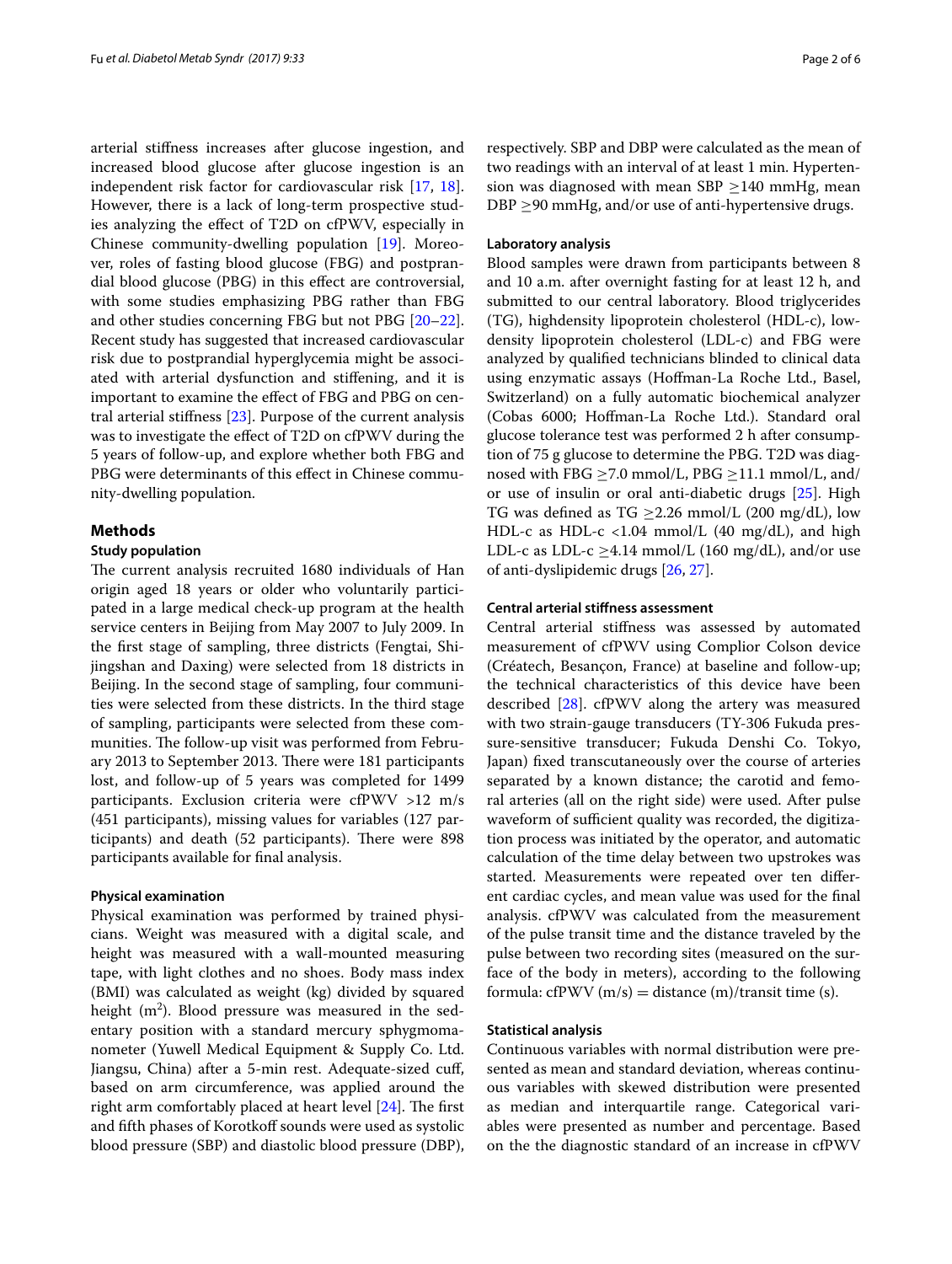recommended by the international guideline, groups were determined according to cfPWV  $>12$  or  $\leq 12$  m/s at follow-up, and continuous variables were compared between groups using Student's t test (normal distribution) and Mann–Whitney U test (skewed distribution) [[29\]](#page-5-12). Chi squared test was performed for comparative analysis of categorical variables. Wilcoxon signed-rank test was used to evaluate the change of cfPWV at baseline and follow-up. Pearson and Spearman correlations were used to evaluate the bivariate correlations. Logistic regression analysis was used to evaluate the efect of T2D on cfPWV >12 or  $\leq$ 12 m/s at follow-up with adjustment for confounding factors (model 1: no adjustment; model 2: adjusted for age  $\geq 60$  years and gender; and model 3: adjusted for age  $\geq 60$  years, gender, smoker, drinker, obesity, coronary artery disease (CAD), hypertension, high TG, low HDL-c, high LDL-c, anti-hypertensive drugs, anti-dyslipidemic drugs and anti-diabetic drugs). Meanwhile, change of cfPWV was transformed to meet the multinormality assumption, and then linear regression analysis was used to evaluate whether both FBG and PBG were determinants of this efect on change of cfPWV

with adjustment for confounding factors (model 1: no adjustment; model 2: adjusted for age and gender; and model 3: adjusted for age, gender, smoker, drinker, body mass index, SBP, DBP, TG, HDL-c, LDL-c, anti-hypertensive drugs, anti-dyslipidemic drugs and anti-diabetic drugs). Statistical analysis was performed using statistical package for the social science (SPSS) software (version 17.0; SPSS Inc. Chicago, IL, USA), with the level of signifcance set at two sided p < 0.05.

# **Results**

The current analysis had a median age of 53 (range 23–96) years, with 401 males and 497 females. Prevalence of T2D was 11.4% (102 participants) at baseline. Median cfPWV were 9.8 (8.8–10.7) and 10.3 (9.2–11.7) m/s at baseline and follow-up, respectively. Change of cfPWV was  $0.7$  m/s ( $p < 0.001$  for change) and incidence of cfPWV >12 m/s was 21.3% (191 participants) at follow-up. Participants without T2D had an increase of cfPWV with a median of 0.6 m/s, whereas participants with T2D had an increase of cfPWV with a median of [1](#page-2-0).2 m/s ( $p = 0.007$ ). As presented in Table 1,

<span id="page-2-0"></span>

|  |  |  | Table 1 Characteristics of study population grouped by cfPWV $\leq$ 12 or >12 m/s at follow-up |  |  |
|--|--|--|------------------------------------------------------------------------------------------------|--|--|
|--|--|--|------------------------------------------------------------------------------------------------|--|--|

| <b>Characteristics</b>      | Total ( $n = 898$ ) | CfPWV >12 m/s ( $n = 707$ ) | CfPWV $\leq$ 12 m/s (n = 191) | p value <sup>a</sup> | p valueb |
|-----------------------------|---------------------|-----------------------------|-------------------------------|----------------------|----------|
| Age (years)                 | $53(48-61)$         | $52(46 - 59)$               | $63(54 - 71)$                 | < 0.001              | < 0.001  |
| Age $\geq 60$ (%)           | 285 (31.7)          | 168 (23.8)                  | 117(61.3)                     | < 0.001              | < 0.001  |
| Males (%)                   | 401 (44.7)          | 302 (42.7)                  | 99 (51.8)                     | 0.025                | 0.563    |
| Smoker (%)                  | 210 (23.4)          | 161(22.8)                   | 49 (25.7)                     | 0.404                | 0.188    |
| Drinker (%)                 | 190 (21.2)          | 155 (21.9)                  | 35 (18.3)                     | 0.280                | 0.001    |
| BMI (kg/m <sup>2</sup> )    | 25.23 (23.42-27.55) | 25.24 (23.44-27.40)         | 25.14 (23.18-27.73)           | 0.782                | 0.363    |
| Obesity (%)                 | 186 (20.7)          | 143 (20.2)                  | 43 (22.5)                     | 0.489                | 0.521    |
| CAD (%)                     | 77 (8.6)            | 45(6.4)                     | 32 (16.8)                     | < 0.001              | 0.010    |
| SBP (mmHg)                  | 123 (112-136)       | $122(111 - 132)$            | 131 (120-145)                 | < 0.001              | 0.350    |
| DBP (mmHg)                  | 77 (70-83)          | 77 (70-83)                  | 79 (70-86)                    | 0.217                | 0.039    |
| Hypertension (%)            | 323 (36.0)          | 213 (30.1)                  | 110(57.6)                     | < 0.001              | 0.019    |
| TG (mmol/L)                 | $1.42(1.02 - 2.08)$ | $1.40(1.01 - 2.01)$         | $1.47(1.06 - 2.31)$           | 0.096                | 0.460    |
| High TG (%)                 | 194 (21.6)          | 144 (20.4)                  | 50(26.2)                      | 0.083                | 0.017    |
| HDL-c (mmol/L)              | $1.37(1.15 - 1.61)$ | $1.37(1.16 - 1.61)$         | $1.37(1.13 - 1.62)$           | 0.791                | 0.998    |
| Low HDL-c (%)               | 124 (13.8)          | 95 (13.4)                   | 29 (15.2)                     | 0.535                | 0.650    |
| LDL-c (mmol/L)              | 2.85 (2.39-3.23)    | 2.84 (2.39-3.21)            | 2.91 (2.44-3.33)              | 0.227                | 0.821    |
| High LDL-c (%)              | 38(4.2)             | 28(4.0)                     | 10(5.2)                       | 0.437                | 0.939    |
| FBG (mmol/L)                | 4.96 (4.60-5.39)    | 4.92 (4.59 - 5.31)          | $5.11(4.64 - 5.65)$           | 0.001                | 0.014    |
| PBG (mmol/L)                | $6.09(5.12 - 7.70)$ | 5.93 (5.06-7.29)            | $6.82(5.52 - 8.54)$           | < 0.001              | 0.008    |
| T <sub>2</sub> D (%)        | 102(11.4)           | 66(9.3)                     | 36 (18.8)                     | < 0.001              | 0.008    |
| Anti-hypertensive drugs (%) | 182 (20.3)          | 114(16.1)                   | 68 (35.6)                     | < 0.001              | 0.007    |
| Anti-dyslipidemic drugs (%) | 40(4.5)             | 31(4.4)                     | 9(4.7)                        | 0.846                | 0.953    |
| Anti-diabetic drugs (%)     | 19(2.1)             | 13(1.8)                     | 6(3.1)                        | 0.408                | 0.773    |

*cfPWV* carotid femoral pulse wave velocity, *BMI* body mass index, *SBP* systolic blood pressure, *DBP* diastolic blood pressure, *TG*: triglyceride, *HDL-c* high density lipoprotein cholesterol, *LDL-c* low density lipoprotein cholesterol, *FBG* fasting blood glucose, *PBG* postprandial blood glucose, *T2D* type 2 diabetes

<sup>a</sup> Simple comparison between groups determined by cfPWV  $\leq$ 12 or >12 m/s at follow-up

<sup>b</sup> Bivariate correlations of all variables with change of cfPWV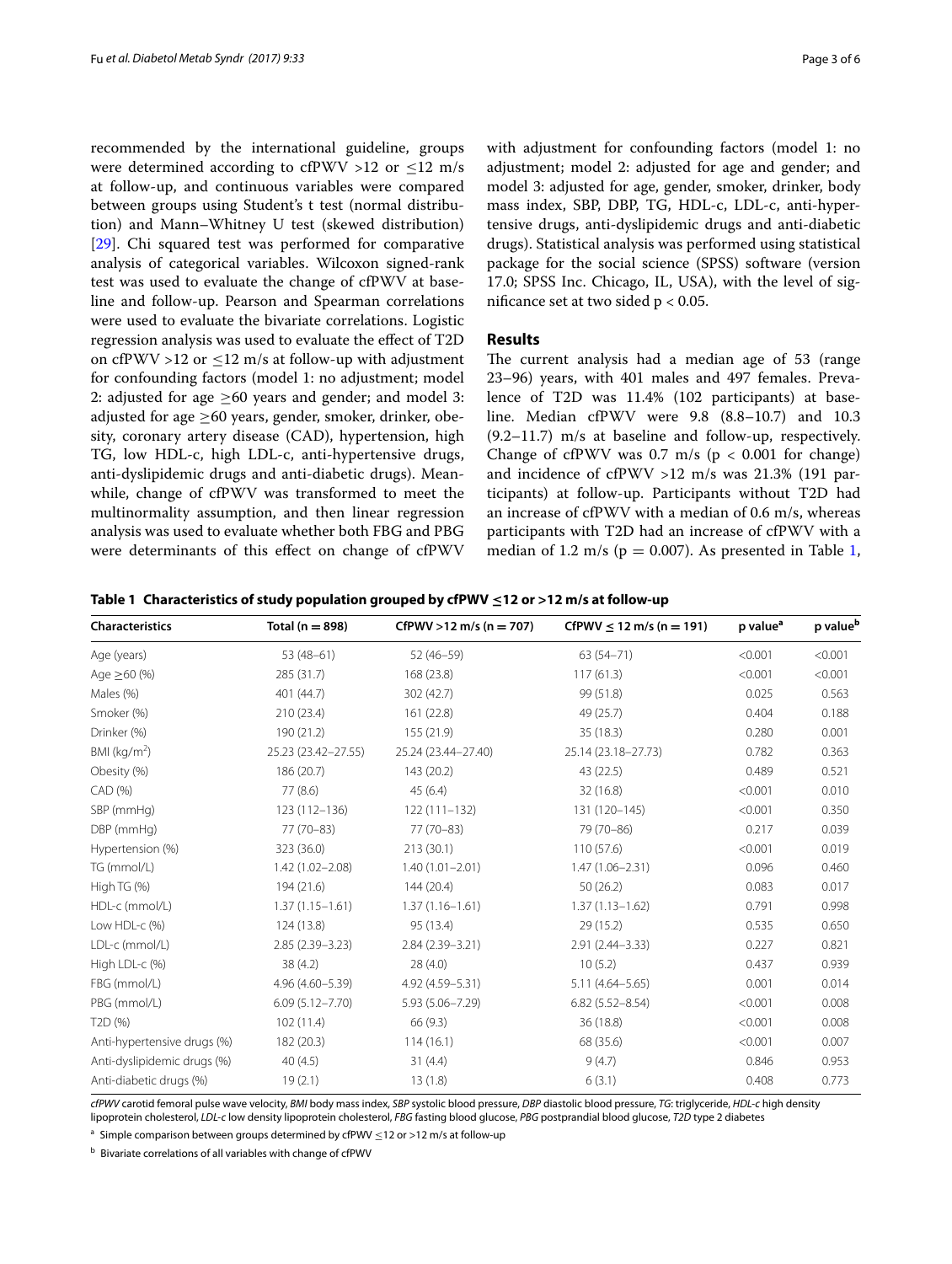age, SBP, FBG and PBG levels were signifcantly higher in participants with  $cfPWW > 12$  m/s than those with cfPWV  $\leq$ 12 m/s (p < 0.05 for all). Percentages of age  $\geq$ 60, males, CAD, hypertension and T2D in participants with cfPWV >12 m/s were signifcantly higher than those with cfPWV  $\leq$ 12 m/s (p < 0.05 for all).

Change of cfPWV had a signifcant correlation not only with levels of age, DBP, FBG and PBG, but also with percentages of age  $\geq 60$ , CAD, hypertension, high TG and T2D ( $p < 0.05$  for all; Table [1\)](#page-2-0). T2D had an independent efect on increased cfPWV after adjustment in all three models ( $p < 0.05$  for all; Table [2\)](#page-3-0). Elevated levels of FBG determined the independent efect on increased cfPWV in all three models ( $p < 0.05$  for all; Table [3](#page-3-1)). When FBG was replaced by PBG, elevated levels of PBG also determined the independent efect on increased cfPWV in all three models ( $p < 0.05$  for all; Table [3\)](#page-3-1).

# **Discussion**

T2D has been proved as a predictor for CVD in previous studies [[1,](#page-4-0) [2](#page-4-1)]. An individual with T2D is generally considered to have a similar CVD risk as that of an individual without T2D but with myocardial infarction [\[30](#page-5-13)]. Central arterial stifness may be a signifcant pathway linking T2D to CVD risk. The technical reliability and validity of cfPWV make it feasible for quantifying the central arterial stifness in a large population. In order to determine the efect of T2D on the development of atherosclerosis

<span id="page-3-0"></span>**Table 2 Logistic regression models to analyze the efect of T2D on cfPWV ≤12 or >12 m/s at follow-up**

| <b>Characteristics</b> | HR.   | 95CI        | p value |
|------------------------|-------|-------------|---------|
| First model            | 2.256 | 1.449-3.511 | < 0.001 |
| Second model           | 1973  | 1.228-3.171 | 0.005   |
| Third model            | 2207  | 1.285-3.789 | 0.004   |

*First model* no adjustment, *Second model* adjusted for age ≥60 years and gender, *Third model* adjusted for age ≥60 years, gender, smoker, drinker, obesity, coronary artery disease, hypertension, high triglyceride, low high density lipoprotein cholesterol, high low density lipoprotein cholesterol, anti-hypertensive drugs, anti-dyslipidemic drugs and anti-diabetic drugs, *T2D* type 2 diabetes, *cfPWV* carotid femoral pulse wave velocity, *HR* hazard ratio, *CI* confdence interval

in Chinese community-dwelling population, the current analysis investigated the efect of T2D on cfPWV, and explored the roles of FBG and PBG in this efect during the 5 years of follow-up.

The current analysis realized that participants with T2D had signifcantly higher increase of cfPWV compared with participants without T2D. Previous study has reported that an increase of cfPWV by 1 m/s leads to a 15% higher risk of CVD death, and thus change of cfPWV has signifcant clinical consequences [\[11](#page-4-9)]. Moreover, the current analysis suggested that T2D played an independent efect on central arterial stifness even after full adjustment, and provided the evidence that central arterial stifness was a signifcant and detectable mechanism between T2D and CVD. Corroborating our fndings, recent studies have also found the relationship between T2D and cfPWV in other populations [[20,](#page-5-4) [31](#page-5-14)]. Central arterial stifness increases after glucose ingestion, and increased blood glucose after glucose ingestion is an independent risk factor for cardiovascular risk [[17](#page-5-1), [18](#page-5-2)]. The following pathways appear to be involved in mediating between T2D and cfPWV: frstly, T2D induces the production of reactive oxygen species through activating the oxidative stress [[32,](#page-5-15) [33\]](#page-5-16); secondly, T2D reduces the nitric oxide of endothelial cells and attenuates the sensitivity of smooth muscle cells to nitric oxide [\[34](#page-5-17)]; thirdly, T2D stimulates the release of proinfammatory cytokines and causes the chronic infammation [[33,](#page-5-16) [35\]](#page-5-18); fourthly, T2D changes the structure of elastin and collagen in the arterial wall through raised sympathetic activity [\[36](#page-5-19), [37](#page-5-20)]; fnally, elevated levels of advanced glycation end-product alter the signifcant matrix of molecules in the arterial wall, and result in the pathological changes of arterial wall [[38–](#page-5-21)[40](#page-5-22)].

There has been controversial results about the roles of FBG and PBG in the efect of T2D on central arterial stifness. Some studies have found that individuals with elevated levels of PBG, but not FBG, are signifcantly associated with central arterial stifness [\[19](#page-5-3)]. However, other studies have reported that elevated levels of FBG rather than PBG are signifcant risk factor for central arterial stifness and CVD [\[20](#page-5-4), [21](#page-5-23)]. Recent study has

<span id="page-3-1"></span>**Table 3 Linear regression models to analyze the efect of FBG and PBG on change of cfPWV**

| <b>Characteristics</b> | <b>FBG</b>     |       |         | <b>PBG</b>     |       |         |
|------------------------|----------------|-------|---------|----------------|-------|---------|
|                        | Standardized β |       | p value | Standardized β |       | p value |
| First model            | 0.104          | 3.144 | 0.002   | 0.111          | 3.355 | 0.001   |
| Second model           | 0.108          | 3.361 | 0.001   | 0.080          | 2.445 | 0.015   |
| Third model            | 0.117          | 3.455 | 0.001   | 0.087          | 2.531 | 0.012   |

*First model* no adjustment, *Second model* adjusted for age and gender, *Third model* adjusted for age, gender, smoker, drinker, body mass index, systolic blood pressure, diastolic blood pressure, triglyceride, high density lipoprotein cholesterol, low density lipoprotein cholesterol, anti-hypertensive drugs, anti-dyslipidemic drugs and anti-diabetic drugs, *FBG* fasting blood glucose, *PBG* postprandial blood glucose, *cfPWV* carotid femoral pulse wave velocity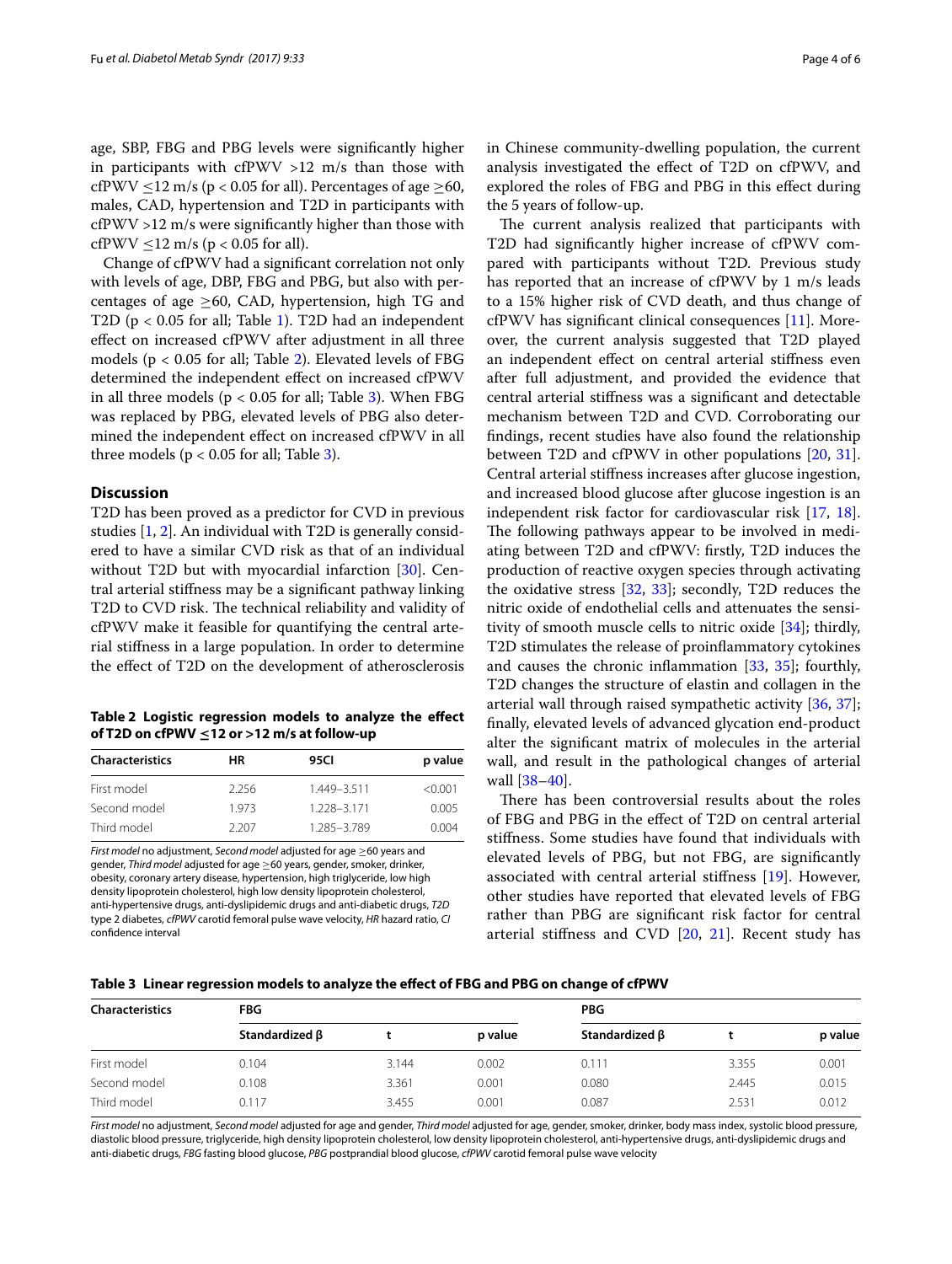suggested that increased cardiovascular risk due to postprandial hyperglycemia might be associated with arterial dysfunction and stifening, and it is important to examine the efect of FBG and PBG on central arterial stiffness  $[23]$  $[23]$ . The current analysis confirmed that both FBG and PBG had an independent effect on central arterial stifness in Chinese community-dwelling population. Fasting hyperglycemia afects vascular function through a series of diferent mechanisms, and infammation plays a vital role in its association with vascular stifness [\[34](#page-5-17)]. The mechanism by which postprandial hyperglycemia impairs vascular function is incompletely understood, but one major contributor is decreased bioavailability of nitric oxide caused by oxidative stress [\[41](#page-5-24)]. Since both FBG and PBG were independent determinants of central arterial stifness, clinical doctors should pay attention to both FBG and PBG as the targets of glycemic control, and avoid ignoring either one of FBG and PBG in the development of central arterial stifness and CVD.

## **Conclusions**

This 5-year prospective analysis demonstrated that T2D had an independent efect on the development of central arterial stifness in Chinese community-dwelling population. Moreover, both FBG and PBG should be responsible for the development of central arterial stifness and treated as the targets of glycemic control.

## **Abbreviations**

T2D: type 2 diabetes; CVD: cardiovascular disease; cfPWV: carotid-femoral pulse wave velocity; FBG: fasting blood glucose; PBG: ostprandial blood glucose; SBP: systolic blood pressure; DBP: diastolic blood pressure; TG: triglycerides; HDL-c: highdensity lipoprotein cholesterol; LDL-c: low-density lipoprotein cholesterol; CAD: coronary artery disease.

#### **Authors' contributions**

Conceived and designed the experiments: SF, LL, PY. Performed the experiments: SF, LL, PY. Analyzed the data: SF, WC, LL, PY. Contributed reagents/materials/analysis tools: SF, WC, LL, PY. Wrote the paper: SF, WC, LL, PY. All authors read and approved the fnal manuscript.

#### **Author details**

<sup>1</sup> Department of Geriatric Cardiology, Chinese People's Liberation Army General Hospital, Beijing 100853, China. <sup>2</sup> Department of Cardiology and Hainan Branch, Chinese People's Liberation Army General Hospital, Beijing, China. <sup>3</sup> Department of Rheumatology and Hainan Branch, Chinese People's Liberation Army General Hospital, Beijing, China.

#### **Acknowledgements**

We are grateful to all study participants for their participation in the study.

#### **Competing interests**

The authors declare that they have no competing interests.

#### **Availability of data and materials**

In attempt to preserve the privacy of patients, clinical data of patients will not be shared; data can be available from authors upon request.

#### **Ethics approval and consent to participate**

The study protocol was approved by Ethics Committee of Chinese People's Liberation Army General Hospital (Beijing, China). Each participant provided written informed consent to be included in the study.

#### **Funding**

This work was supported by grants from National Key Basic Research Project (2012CB517503 and 2013CB530804), Health Special Scientifc Research Project of Chinese People's Liberation Army (12BJZ34 and 14BJZ12), and Sanya Medical and Health Science and Technology Innovation Project (2016YW21).

#### **Publisher's Note**

Springer Nature remains neutral with regard to jurisdictional claims in published maps and institutional affiliations.

Received: 22 December 2016 Accepted: 5 May 2017 Published online: 12 May 2017

#### **References**

- <span id="page-4-0"></span>1. University of Rochester Medical Center. How diabetes drives atherosclerosis. science daily. 2008. [\(http://www.sciencedaily.com/](http://www.sciencedaily.com/releases/2008/03/080313124430.htm) [releases/2008/03/080313124430.htm\)](http://www.sciencedaily.com/releases/2008/03/080313124430.htm).
- <span id="page-4-1"></span>2. National Diabetes Education. The link between Diabetes and Cardiovascular Disease. 2007. [\(http://ndep.nih.gov/media/CVD\\_FactSheet.pdf](http://ndep.nih.gov/media/CVD_FactSheet.pdf)).
- <span id="page-4-2"></span>3. Yang W, Lu J, Weng J, Jia W, Ji L, Xiao J, Shan Z, Liu J, Tian H, Ji Q, Zhu D, Ge J, Lin L, Chen L, Guo X, Zhao Z, Li Q, Zhou Z, Shan G, He J, China National Diabetes and Metabolic Disorders Study Group. Prevalence of diabetes among men and women in China. N Engl J Med. 2010;362:1090–101.
- <span id="page-4-3"></span>4. Stehouwer CD, Henry RM, Ferreira I. Arterial stifness in diabetes and the metabolic syndrome: a pathway to cardiovascular disease. Diabetologia. 2008;51:527–39.
- <span id="page-4-4"></span>5. Arnett DK, Evans GW, Riley WA. Arterial stifness: a new cardiovascular risk factor? Am J Epidemiol. 1994;140:669–82.
- 6. Meaume S, Benetos A, Henry OF, Rudnichi A, Safar ME. Aortic pulse wave velocity predicts cardiovascular mortality in subjects >70 years of age. Arterioscler Thromb Vasc Biol. 2001;21:2046–50.
- <span id="page-4-5"></span>7. McLeod AL, Uren NG, Wilkinson IB, Webb DJ, Maxwell SR, Northridge DB, Newby DE. Non-invasive measures of pulse wave velocity correlate with coronary arterial plaque load in humans. J Hypertens. 2004;22:363–8.
- <span id="page-4-6"></span>8. Laurent S, Boutouyrie P, Asmar R, Gautier I, Laloux B, Guize L, Ducimetiere P, Benetos A. Aortic stifness is an independent predictor of all-cause and cardiovascular mortality in hypertensive patients. Hypertension. 2001;37:1236–41.
- 9. Laurent S, Katsahian S, Fassot C, Tropeano AI, Gautier I, Laloux B, Boutouyrie P. Aortic stifness is an independent predictor of fatal stroke in essential hypertension. Stroke. 2003;34:1203–6.
- 10. Mattace-Raso FU, van der Cammen TJ, Hofman A, van Popele NM, Bos ML, Schalekamp MA, Asmar R, Reneman RS, Hoeks AP, Breteler MM, Witteman JC. Arterial stifness and risk of coronary heart disease and stroke: the Rotterdam Study. Circulation. 2006;113:657–63.
- <span id="page-4-9"></span>11. Vlachopoulos C, Aznaouridis K, Stefanadis C. Prediction of cardiovascular events and all-cause mortality with arterial stifness: a systematic review and meta-analysis. J Am Coll Cardiol. 2010;55:1318–27.
- <span id="page-4-7"></span>12. Zoungas S, Asmar RP. Arterial stifness and cardiovascular outcome. Clin Exp Pharmacol Physiol. 2007;34:647–51.
- <span id="page-4-8"></span>13. Lehmann ED. Clinical value of aortic pulse-wave velocity measurement. Lancet. 1999;354:528–9.
- 14. Munakata M, Ito N, Nunokawa T, Yoshinaga K. Utility of automated brachial ankle pulse wave velocity measurements in hypertensive patients. Am J Hypertens. 2003;16:653–7.
- 15. Cruickshank K, Riste L, Anderson SG, Wright JS, Dunn G, Gosling RG. Aortic pulse-wave velocity and its relationship to mortality in diabetes and glucose intolerance: an integrated index of vascular function? Circulation. 2002;106:2085–90.